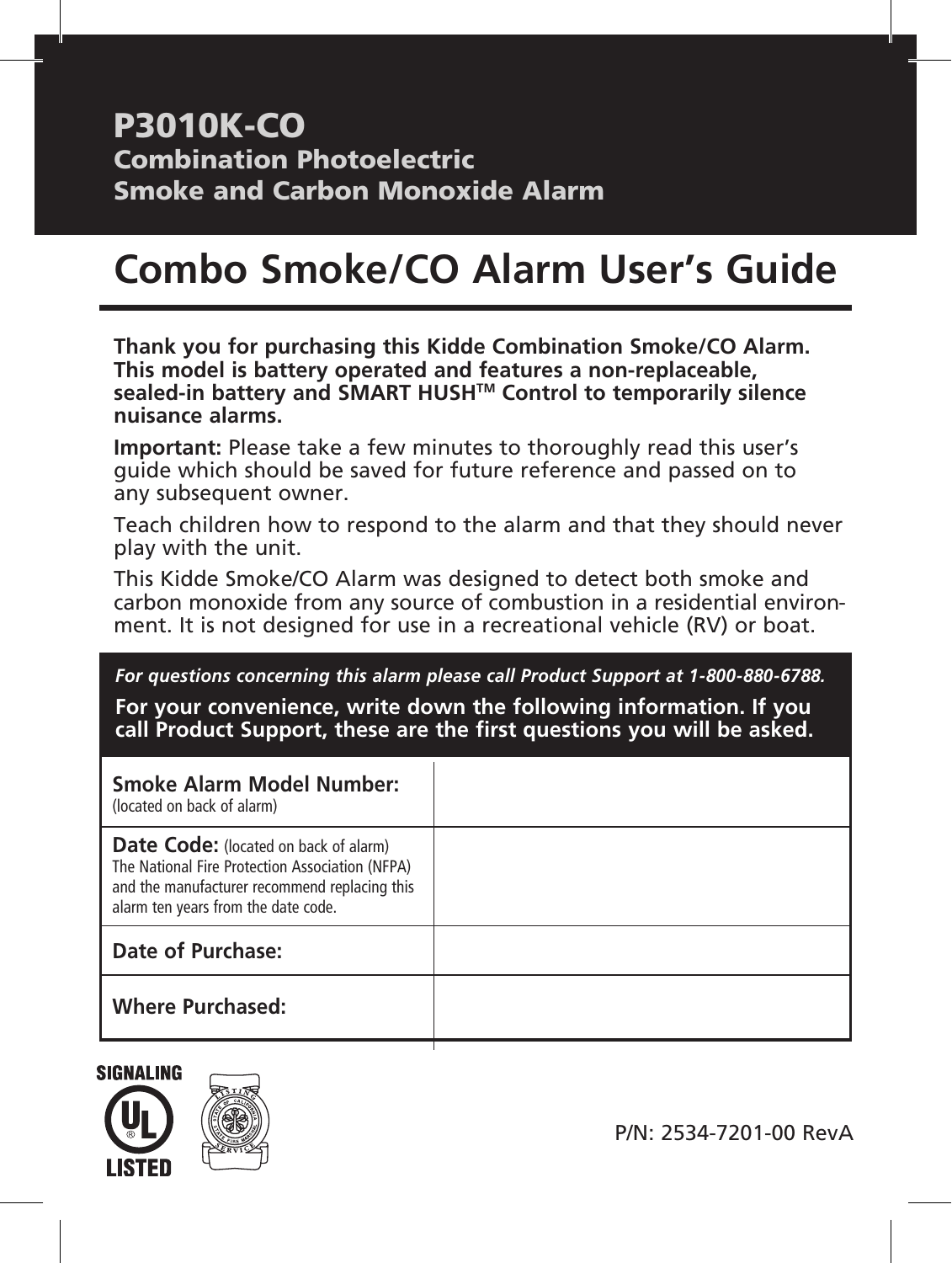## WHAT TO DO WHEN THE ALARM SOUNDS **SMOKE ALARM ACTIVATION Smoke alarm pattern is three long beeps repeating every 1.5 seconds.**

#### **The smoke alarm takes precedence when both smoke and carbon monoxide are present.**

- Alert small children in the home as well as anyone else that might have difficulty recognizing the importance of the alarm sounding or that might have difficulty leaving the area without help.
- Leave immediately by your escape plan. Every second counts, so don't waste time getting dressed or picking up valuables.
- In leaving, don't open any inside door without first feeling its surface. If hot, or if you see smoke seeping through cracks, don't open that door! Instead, use your alternate exit. If the inside of the door is cool, place your shoulder against it, open it slightly and be ready to slam it shut if heat and smoke rush in.
- Stay close to the floor if the air is smoky. Breathe shallowly through a cloth, wet if possible.
- Once outside, go to your selected meeting place and make sure everyone is there.
- Call the fire department from your neighbor's home not from yours!
- Don't return to your home until the fire officials say that it is all right to do so.
- There are situations where a smoke alarm may not be effective to protect against fire as stated in the NFPA Standard 72. For instance:

a) smoking in bed

b) leaving children home alone

- c) cleaning with flammable liquids, such as gasoline
- If the escape route requires you to go through smoke, crawl low under the smoke where the air is clearer.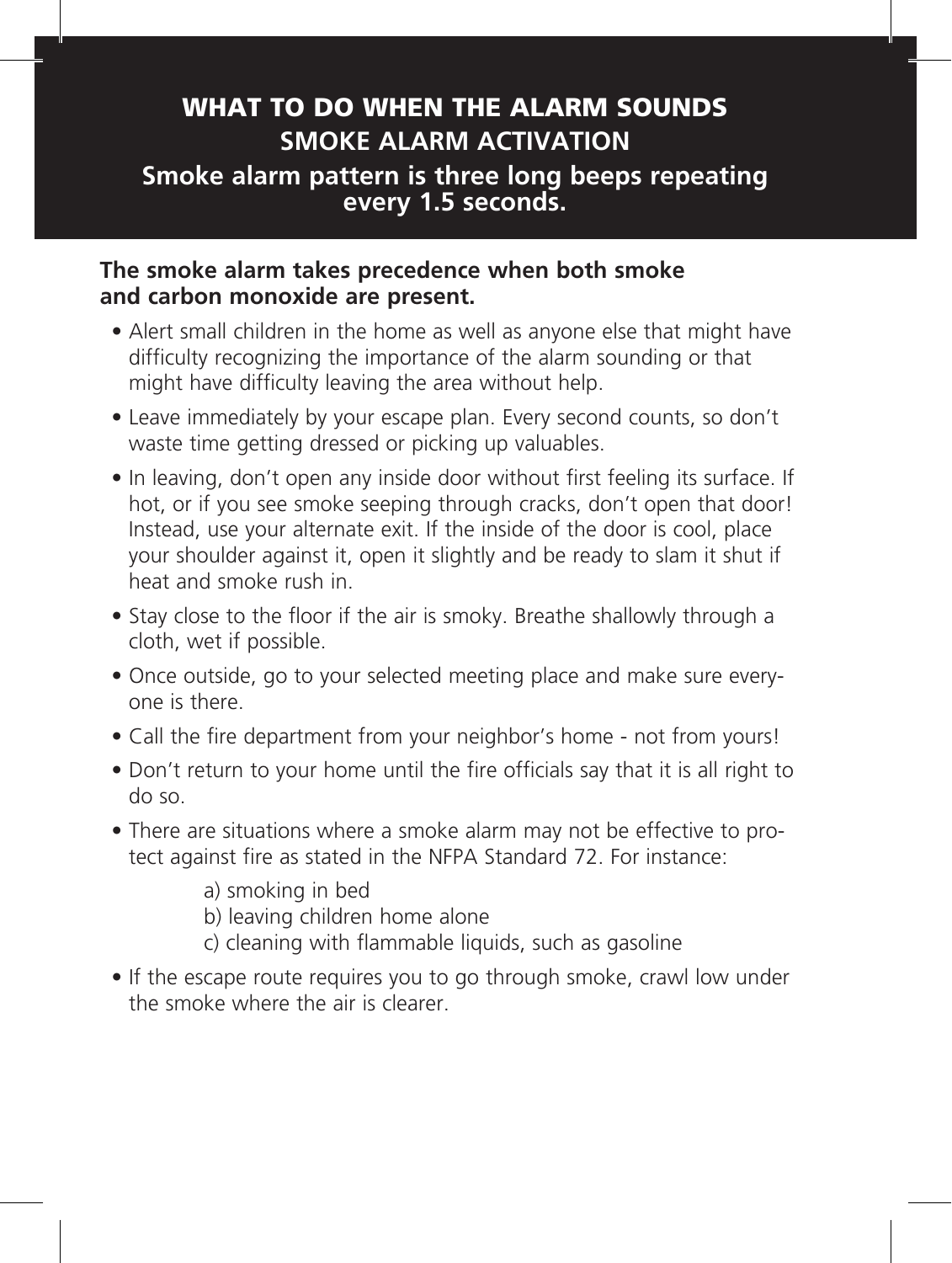## WHAT TO DO WHEN THE ALARM SOUNDS **CO ALARM ACTIVATION**

**Carbon monoxide (CO) alarm pattern is four quick beeps repeating every 5 seconds.**

## **WARNING: Carbon monoxide alarm activation indicates the presence of Carbon Monoxide (CO) at high concentrations which can kill you.**

- 1) Operate the Test/Hush button;
- 2) Call your emergency services (Fire Department or 911).
- 3) Immediately move to fresh air outdoors or by an open door/window. Do a head count to check that all persons are accounted for. Do not reenter the premises nor move away from the open door/window until the emergency services responders have arrived, the premises have been aired out, and your alarm remains in its normal condition.
- 4) After following steps 1-3, if the alarm reactivates within a 24 hour } period, repeat steps 1-3 and call a qualified appliance technician to investigate sources of CO from fuel burning equipment and appliances, and to inspect for proper operation of equipment.

If problems are identified during this inspection, have the equipment serviced immediately. Note any combustion equipment not inspected by the technician and consult the manufacturer's instructions, or contact the manufacturer directly for more information about CO safety and the equipment. Make sure that motor vehicles are not, or have not been, operating in a garage attached or adjacent to the residence.

Never restart the source of a CO problem until it has been corrected. Never ignore the sound of the alarm!

**If the unit is sounding, pressing the Test/Hush button will terminate the notification. If the CO condition that caused the alarm in the first place continues, the unit will reactivate in alarm mode. If the unit goes into alarm mode again within six minutes, it is sensing high levels of CO which can quickly become a dangerous situation.**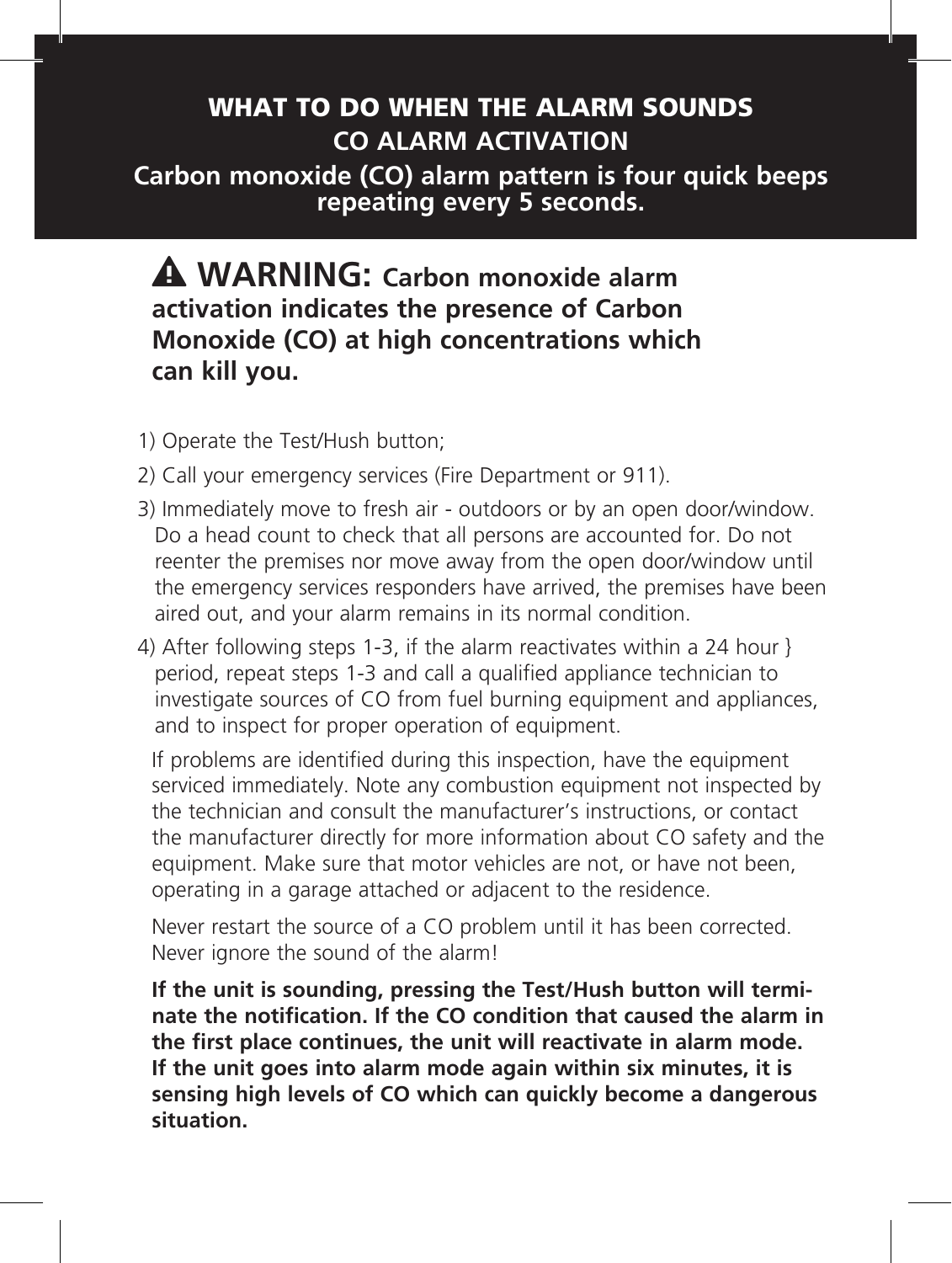### **CONTENTS OF THIS USER'S GUIDE**

- **1 LIMITATIONS OF SMOKE AND CARBON MONOXIDE ALARMS**
- **2 RECOMMENDED LOCATIONS FOR ALARMS**
- **3 LOCATIONS TO AVOID**
- **4 INSTALLATION / MOUNTING INSTRUCTIONS**
- **5 OPERATION AND TESTING**
- **6 — VISUAL AND AUDIBLE INDICATIONS**
- **7 NUISANCE AND HUSH**
- **8 BATTERY**
- **9 DEACTIVATION OF ALARM**
- **10 CLEANING**
- **11 GENERAL CARBON MONOXIDE (CO) INFORMATION**
- **12 GOOD SAFETY HABITS**
- **13 SERVICE AND WARRANTY**

This alarm detects products of combustion using photoelectric technology and carbon monoxide using an electrochemical cell. Many times throughout this User's Guide, we will refer to Carbon Monoxide as "CO."

This alarm is acceptable for use near kitchens or cooking areas but can be used in all other residential applications where a smoke or CO alarm is required.

After ten (10) years of cumulative power up, this unit will "chirp" two times every 30 seconds. This is an "operational end of life" feature which will indicate that it is time to replace the alarm.

To help identify the date to replace the unit, a label has been affixed to the side of the alarm. Write the "Replace by" date (10 years from initial power up) in permanent marker on the label prior to installing the unit.

#### **Product Features and Specifications:**

- Temperature: Operating Range: 40°F (4.4°C) to 100°F (37.8°C)
- Humidity: Operating range: 10-85% non-condensing
- Audible Alarm: 85+ dB at 10' @ 3.4±0.5 KHz pulsing alarm
- Smoke Sensor: Photoelectric
- CO Sensor: Electrochemical

Two labels have been provided that have important information on what to do in case of a CO alarm. Place one label next to the alarm after it is mounted, and one near a fresh air source such as a door or window.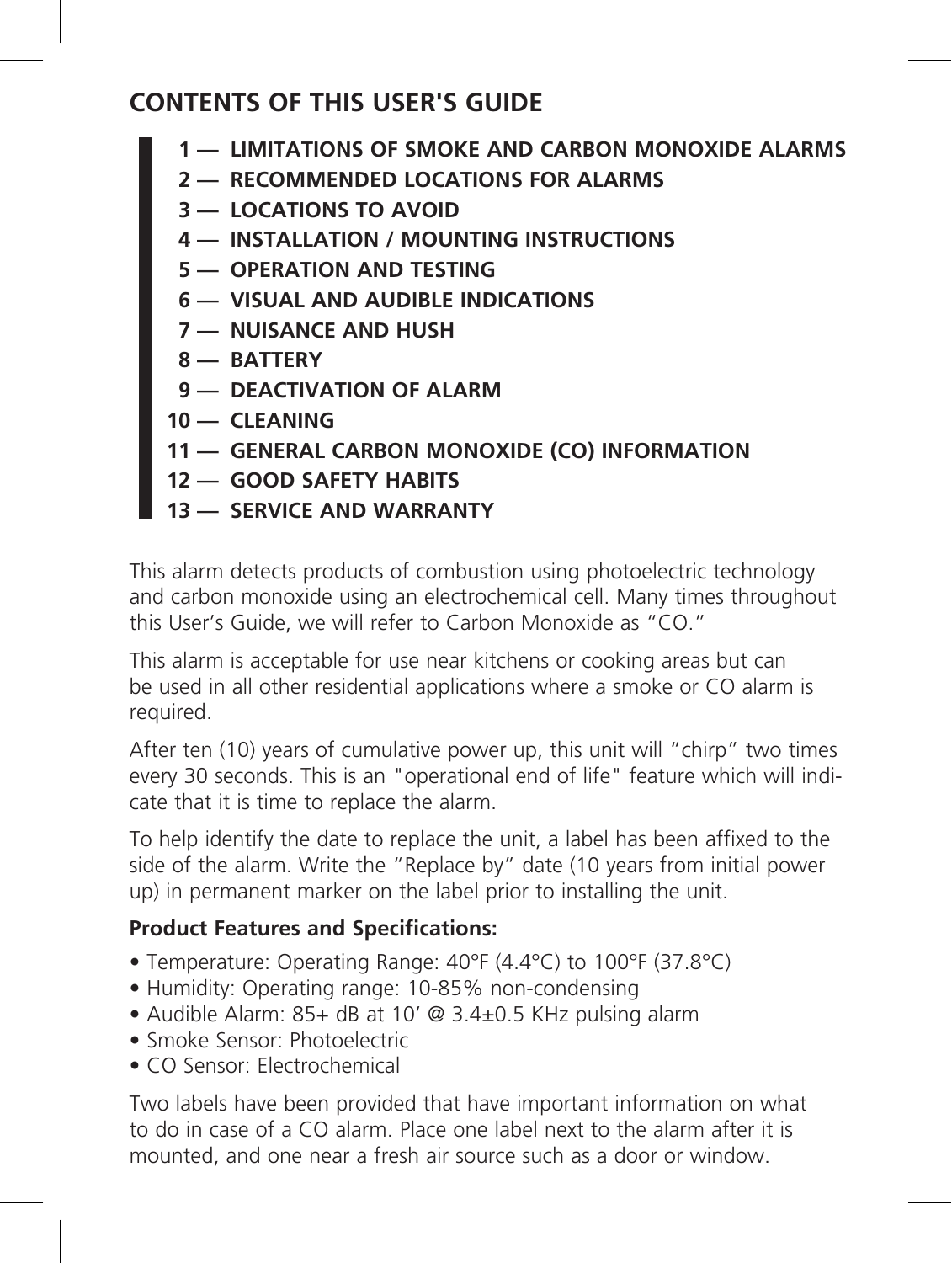# 1. LIMITATIONS OF SMOKE ALARMS

# **WARNING: PLEASE READ CAREFULLY AND THOROUGHLY**

- NFPA 72 states: Life safety from fire in residential occupancies is based primarily on early notification to occupants of the need to escape, followed by the appropriate egress actions by those occupants.
	- Fire warning systems for dwelling units are capable of protecting about half of the occupants in potentially fatal fires. Victims are often intimate with the fire, too old or young, or physically or mentally impaired such that they cannot escape even when warned early enough that escape should be possible. For these people, other strategies such as protection-in-place or assisted escape or rescue are necessary.
- Smoke alarms are devices that can provide early warning of possible fires at a reasonable cost; however, alarms have sensing limitations. Ionization sensing alarms may detect invisible fire particles (associated with fast flaming fires) sooner than photoelectric alarms. Photoelectric sensing alarms may detect visible fire particles (associated with slow smoldering fires) sooner than ionization alarms. Home fires develop in different ways and are often unpredictable. For maximum protection, Kidde recommends that both Ionization and Photoelectric alarms be installed.
- A battery powered alarm must have a battery of the specified type, in good condition and installed properly.
- Smoke alarms must be tested regularly to make sure the battery and the alarm circuits are in good operating condition.
- Smoke alarms cannot provide an alarm if smoke does not reach the alarm. Therefore, smoke alarms may not sense fires starting in chimneys, walls, on roofs, on the other side of a closed door or on a different floor.
- If the alarm is located outside the bedroom or on a different floor, it may not wake up a sound sleeper.
- The use of alcohol or drugs may also impair one's ability to hear the smoke alarm. For maximum protection, a smoke alarm should be installed in each sleeping area on every level of a home.

#### *This alarm is not intended to alert hearing impaired individuals.*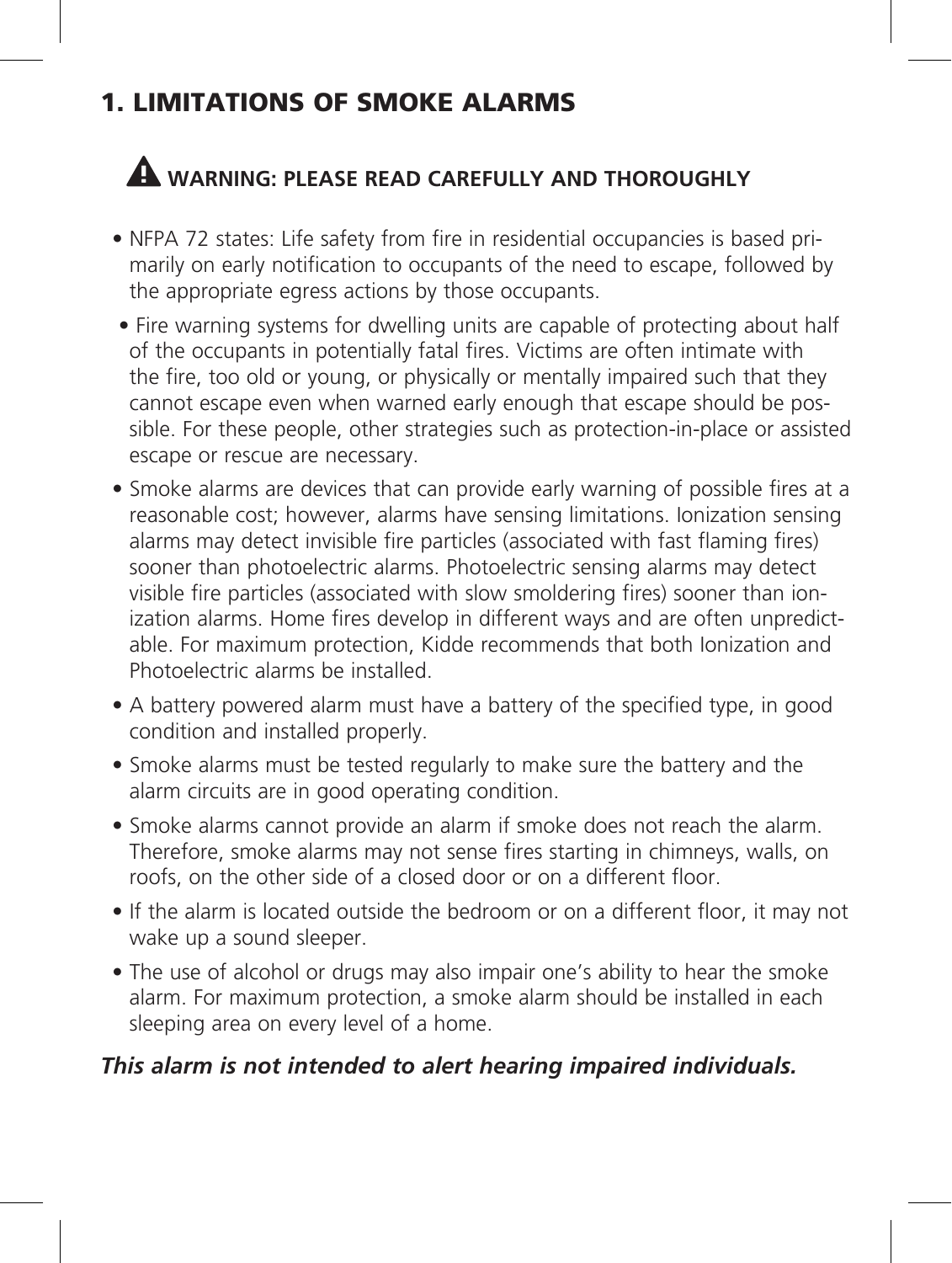# 1. LIMITATIONS OF CARBON MONOXIDE ALARMS

# **WARNING: PLEASE READ CAREFULLY AND THOROUGHLY**

- **IMPORTANT:** This carbon monoxide alarm is designed to detect carbon monoxide gas from ANY source of combustion. It is NOT designed to detect any other gas**.**
- **CAUTION:** This alarm will only indicate the presence of carbon monoxide gas at the sensor. Carbon monoxide gas may be present in other areas. Never restart the source of a CO problem until it has been fixed. NEVER IGNORE THE ALARMI

 **WARNING: This product is intended for use in ordinary indoor locations of family living units. It is not designed to measure compliance with Occupational Safety and Health Administration (OSHA), commercial or industrial standards. It is not suitable for installation in hazardous locations as defined in the National Electric Code. It is not designed for use in a recreational vehicle (RV) or boat.**

- The installation of this device should not be used as a substitute for proper installation, use and maintenance of fuel burning appliances, including appropriate ventilation and exhaust systems.
- This alarm does not prevent CO from occurring, nor can it solve any existing CO problem.

 **WARNING: This device is designed to protect individuals from acute effects of carbon monoxide exposure. It may not fully safeguard individuals with specific medical conditions. If in doubt, consult a medical practitioner. Individuals with medical problems may consider using warning devices which provide audible and visual signals for carbon monoxide concentrations under 30 PPM.**

- This alarm has not been investigated for carbon monoxide detection below 70 PPM.
- This carbon monoxide alarm requires a continuous supply of electrical power – it will not work without power.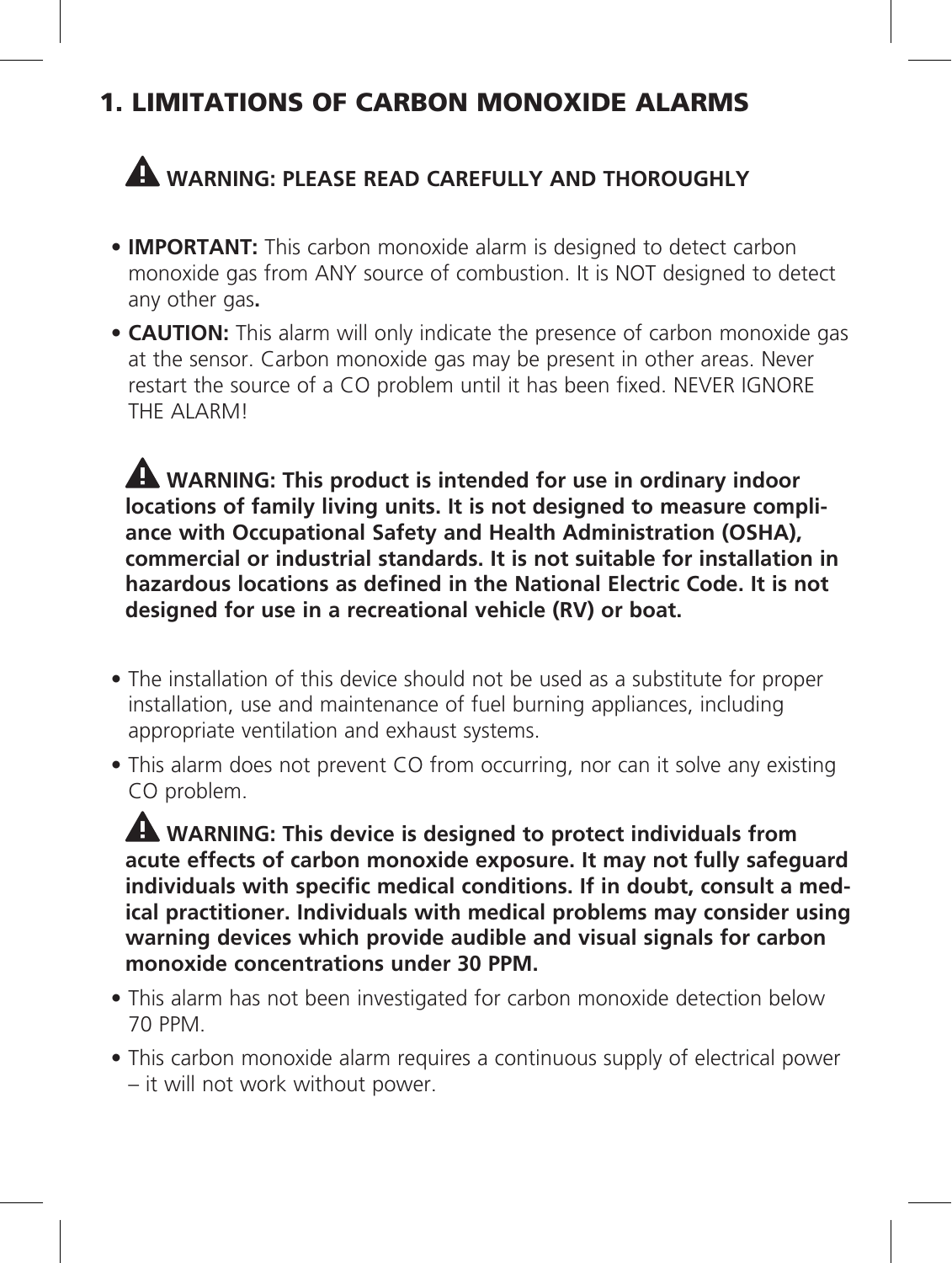

*NFPA 72 states: "Smoke alarms in rooms with ceiling slopes greater than 1 ft in 8 ft (.3m in 2.4 m) horizontally shall be located on the high side of the room." NFPA 72 states: "A row of detectors shall be spaced and located within 3 ft (0.9m) of the peak of the ceiling measured horizontally."*

# 2. RECOMMENDED LOCATIONS FOR ALARMS

- Locate the smoke alarms in all sleeping areas. Try to monitor the exit path as the bedrooms are usually farthest from the exit. If more than one sleeping area exists, locate additional alarms in each sleeping area.
- Locate additional alarms to monitor any stairway as stairways act like chimneys for smoke and heat.
- Locate at least one alarm on every floor level.
- Locate an alarm in every bedroom.
- Locate an alarm in every room where electrical appliances are operated (i.e. portable heaters or humidifiers).
- Locate an alarm in every room where someone sleeps with the door closed. The closed door may prevent an alarm not located in that room from waking the sleeper.
- Smoke, heat, and combustion products rise to the ceiling and spread horizontally. Mounting the smoke alarm on the ceiling in the center of the room places it closest to all points in the room. Ceiling mounting is preferred in ordinary residential construction.
- For mobile home installation, select locations carefully to avoid thermal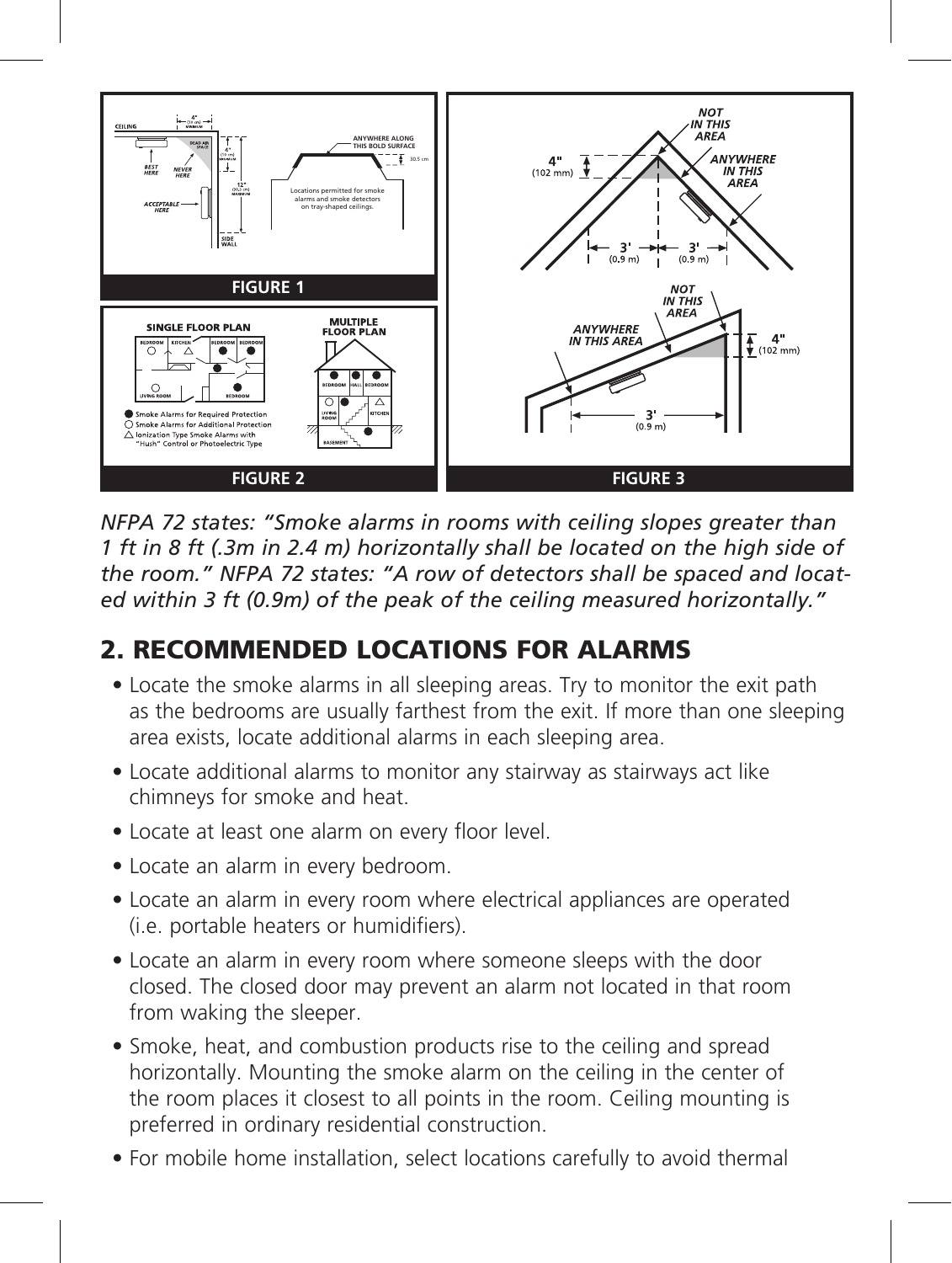barriers that may form at the ceiling. For more details, see MOBILE HOME INSTALLATION section.

- When mounting an alarm on the ceiling, locate it at a minimum of 4" (10 cm) from the side wall.
- When mounting the alarm on the wall, use an inside wall with the top edge of the alarm at a minimum of 4" (10 cm) and a maximum of 12" (30.5 cm) below the ceiling.
- Put smoke alarms at both ends of a bedroom hallway or large room if the hallway or room is more than 30 feet (9.1 m) long.
- Install Smoke Alarms on sloped, peaked or cathedral ceilings at or within 3ft (0.9m) of the highest point (measured horizontally).

*This equipment should be installed in accordance with the National Fire Protection Association's 72 (National Fire Protection Association, Batterymarch Park, Quincy, MA 02269).*

# 3. LOCATIONS TO AVOID

- In the garage. Products of combustion are present when you start your automobile.
- Normal cooking may cause nuisance alarms. If a kitchen alarm is desired, it should have an alarm silence feature or be a photoelectric type.
- Do not install within 6 ft. of heating or cooking appliances.
- Less than 4" (10cm) from the peak of an "A" frame type ceiling.
- In an area where the temperature may fall below 40ºF or rise above 100ºF, such as garages and unfinished attics.
- In dusty areas. Dust particles may cause nuisance alarm or failure to alarm.
- In very humid areas. Moisture or steam can cause nuisance alarms.
- In insect-infested areas.
- Smoke alarms should not be installed within 3 ft (.9m) of the door to a bathroom containing a tub or shower, forced air supply ducts used for heating or cooling, ceiling or whole house ventilating fans, or other high air flow areas.
- Near fluorescent lights. Electronic "noise" may cause nuisance alarms.
- Smoke alarms are not to be used with detector guards unless the combination (alarm and guard) has been evaluated and found suitable for that purpose.
- Do not install near vents, flues, chimneys or any forced/unforced air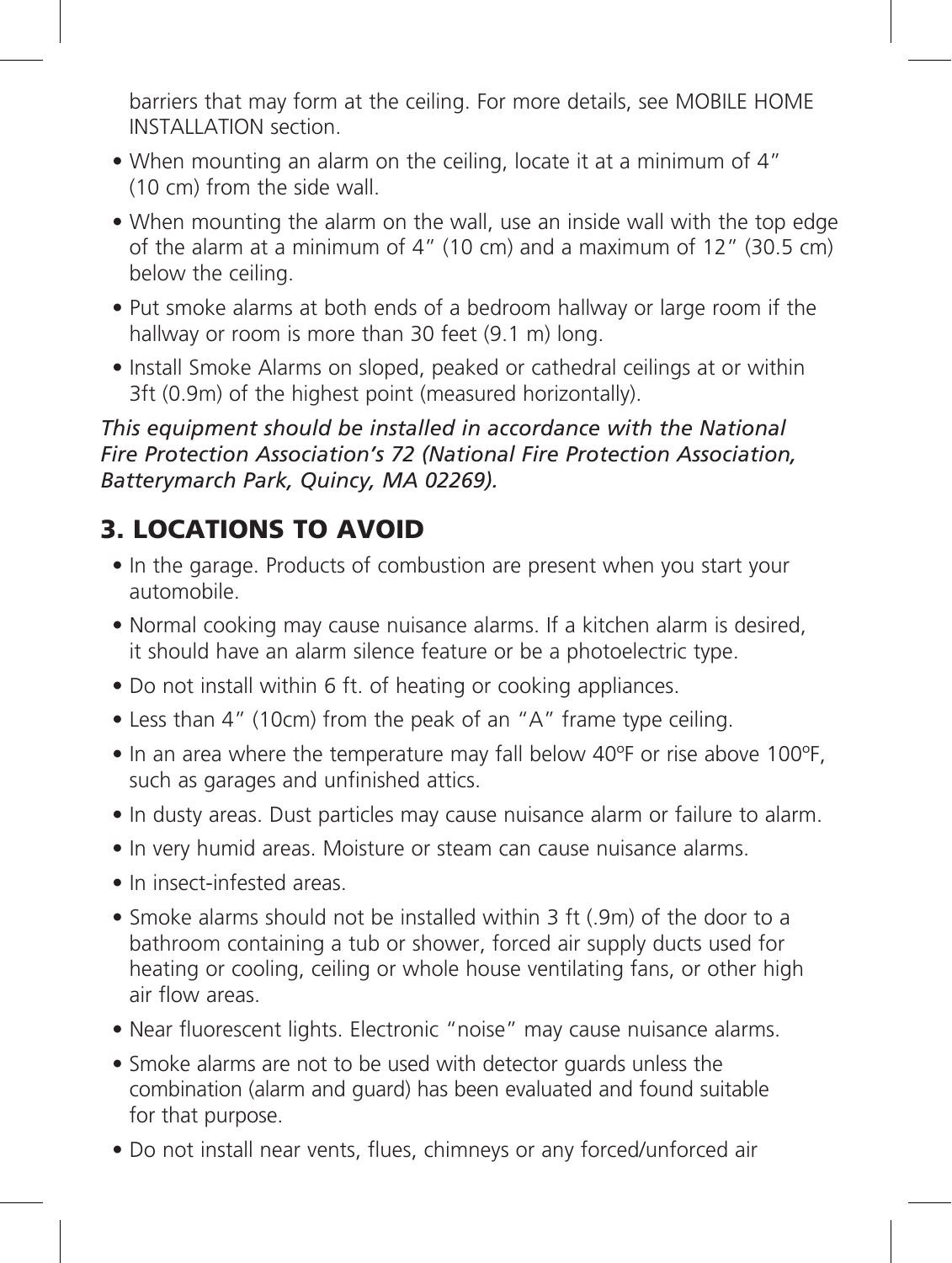ventilation openings

• Do not install near fans, doors, windows or areas directly exposed to the weather.

### **MOBILE HOME INSTALLATION**

Modern mobile homes have been designed and built to be energy efficient. Install smoke alarms as recommended above. In older mobile homes that are not well insulated compared to present standards, extreme heat or cold can be transferred from the outside to the inside through poorly insulated walls and roof. This may create a thermal barrier which can prevent the smoke from reaching an alarm mounted on the ceiling. In such units, install the smoke alarm on an inside wall with the top edge of the alarm a minimum of 4" (10 cm) and a maximum of 12" (30.5 cm) below the ceiling.

If you are not sure about the insulation in your mobile home, or if you notice that the outer walls and ceiling are either hot or cold compared to the room air temperature, install the alarm on an inside wall. NFPA 72 (National Fire Protection Association) requires smoke alarms be installed in each sleeping area.

 **WARNING: Test your smoke/CO alarm operation after mobile home has been in storage or unoccupied and at least once a week during use.** 

### 4.INSTALLATION INSTRUCTIONS

#### **ATTACHING MOUNTING PLATE**

#### **OPTION 1: Easy Mount – Drywall Only**

- 1. Choose a mounting location (wall or ceiling) and drill a 3/16" diameter hole at least 1/2" deep.
- 2. Insert the provided screw through the mounting plate aligning the ribs on the screw with the slots on the mounting plate.
- 3. Tighten the screw/mounting plate to wall or ceiling until mounting plate is snug against surface. DO NOT over-tighten.

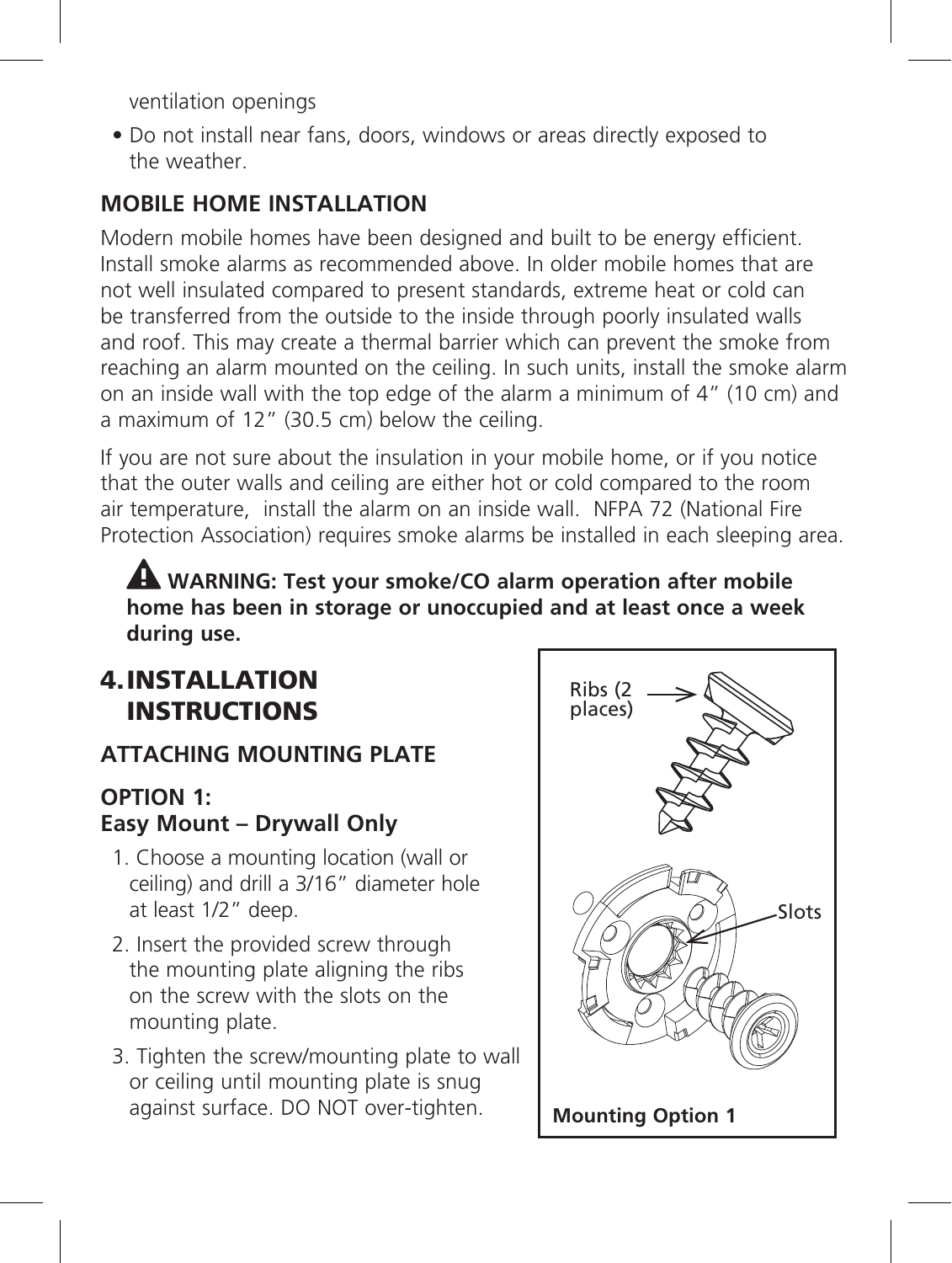#### **OPTION 2: Mounting on Other Surfaces**

- 1. Choose a mounting location (wall or ceiling) and using the mounting plate provided as a template, mark threehole locations.
- 2. Install the three provided screws through the mounting plate and tighten. DO NOT over-tighten screws. (If mounting in plasterboard or similar surface, drill 3/16" holes and use the plastic anchors provided.) Anchors are not required for mounting on hard surfaces such as wood.



#### **ATTACHING AND ACTIVATING THE ALARM**

This model is equipped with a feature that automatically activates the alarm when the alarm is attached to the mounting plate for the first time. Once activated, the battery will supply power to the alarm for the life of the alarm (10 years) under normal conditions.

Align the alarm with the mounting plate and rotate clockwise (right) approximately 45° until the unit stops and clicks into place. DO NOT over-tighten. If unit needs to be re-aligned, rotate the alarm counter clockwise, remove and rotate to desired alignment. NOTE: The alarm will mount to the plate in three (3) positions (every 120 degrees).

You will know power has been supplied when alarm briefly chirps. Unit will remain on until unit is disabled by the user at alarm's end of life. Do not over tighten the alarm as damage to alarm or mounting surface may occur.

**The alarm is now activated!** After installation/activation, test your alarm as described in Operation and Testing section.

 **Warning: Failure to properly install and activate this alarm will prevent proper operation of this alarm and will prevent its response to fire hazards.**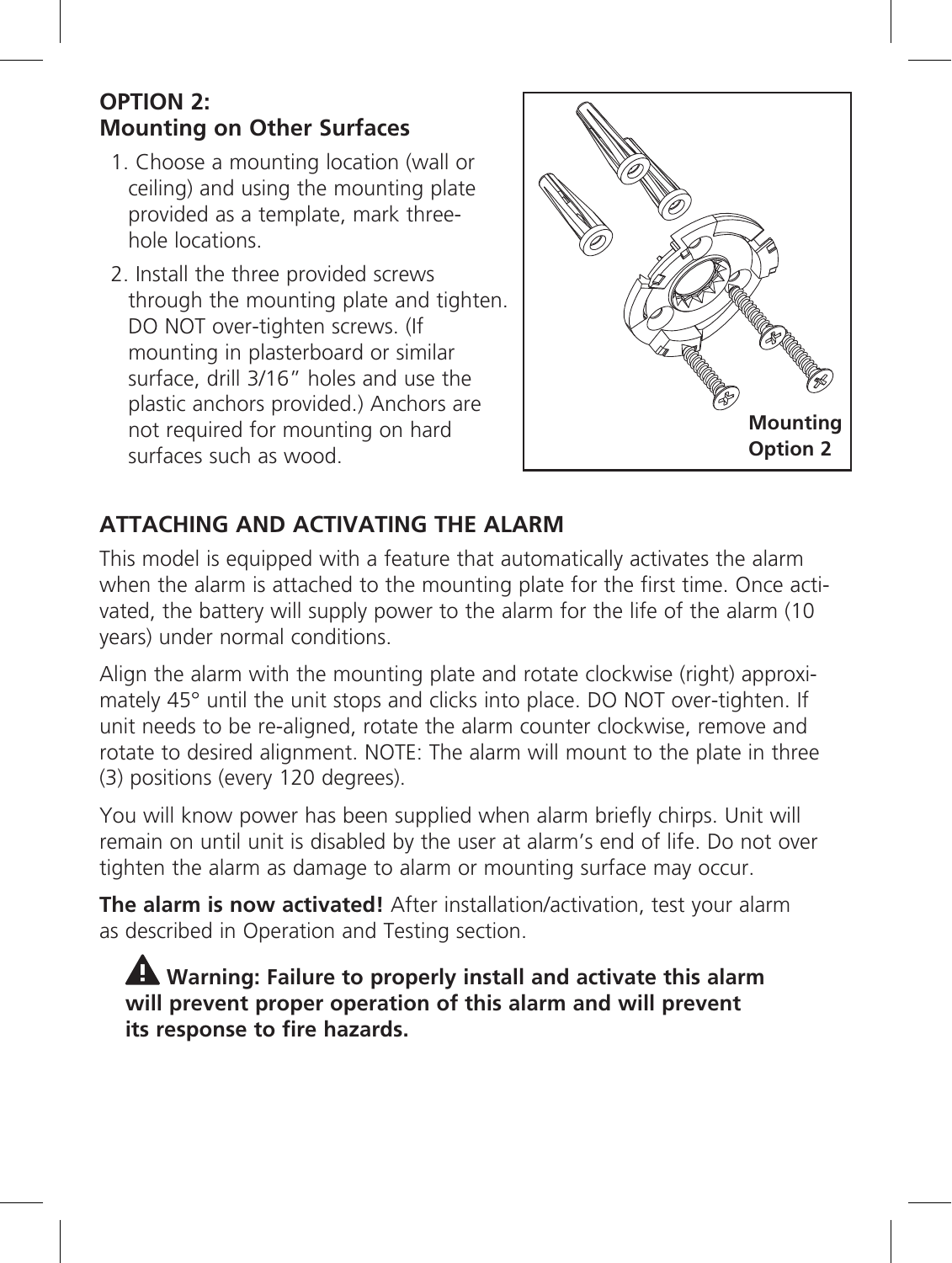# 5. OPERATION AND TESTING

**OPERATION:** The alarm is operating once it is activated and testing is complete. When products of combustion are sensed, or CO is detected the unit sounds a loud 85db pulsating alarm until the air is cleared.

The carbon monoxide (CO) alarm monitors the air for the presence of CO. It will alarm when there are high levels of CO present, and when there are low levels of CO present over a longer period of time. When a CO condition matches either of these situations, the alarm will sound, and be accompanied by the blinking red LED light.

The CO sensor meets the alarm response time as follows:

At 70 PPM, the unit must alarm within 60-240 minutes.

At 150 PPM, the unit must alarm within 10-50 minutes.

At 400 PPM, the unit must alarm within 4-15 minutes.

**TESTING**: Test your alarm by pressing the test button until the unit chirps, then release the test button. The unit will then emit 2 sets of three slow beeps followed by 2 sets of four quick beeps indicating that the alarm is operating normally. The alarm will sound if the electronic circuitry, horn, and battery are working. If the alarm does not sound, the unit must be replaced.

#### **Warning: Due to the loudness (85 decibels) of the alarm, always stand an arm's length (about 2.5 feet) away from the unit or use ear protection when testing.**

**Weekly testing is required to ensure proper operation**. Erratic or low volume sound (or no sound) coming from your alarm may indicate a defective alarm and it should be returned for service. See deactivation section to determine how to prepare the unit for shipment or disposal.

### **Warning: DO NOT use an open flame to test your alarm, you could damage the alarm or ignite combustible materials and start a structure fire.**

The following table describes the visual and audible alarm conditions the unit may encounter and illustrates how the unit will indicate normal standby, alarm and error conditions.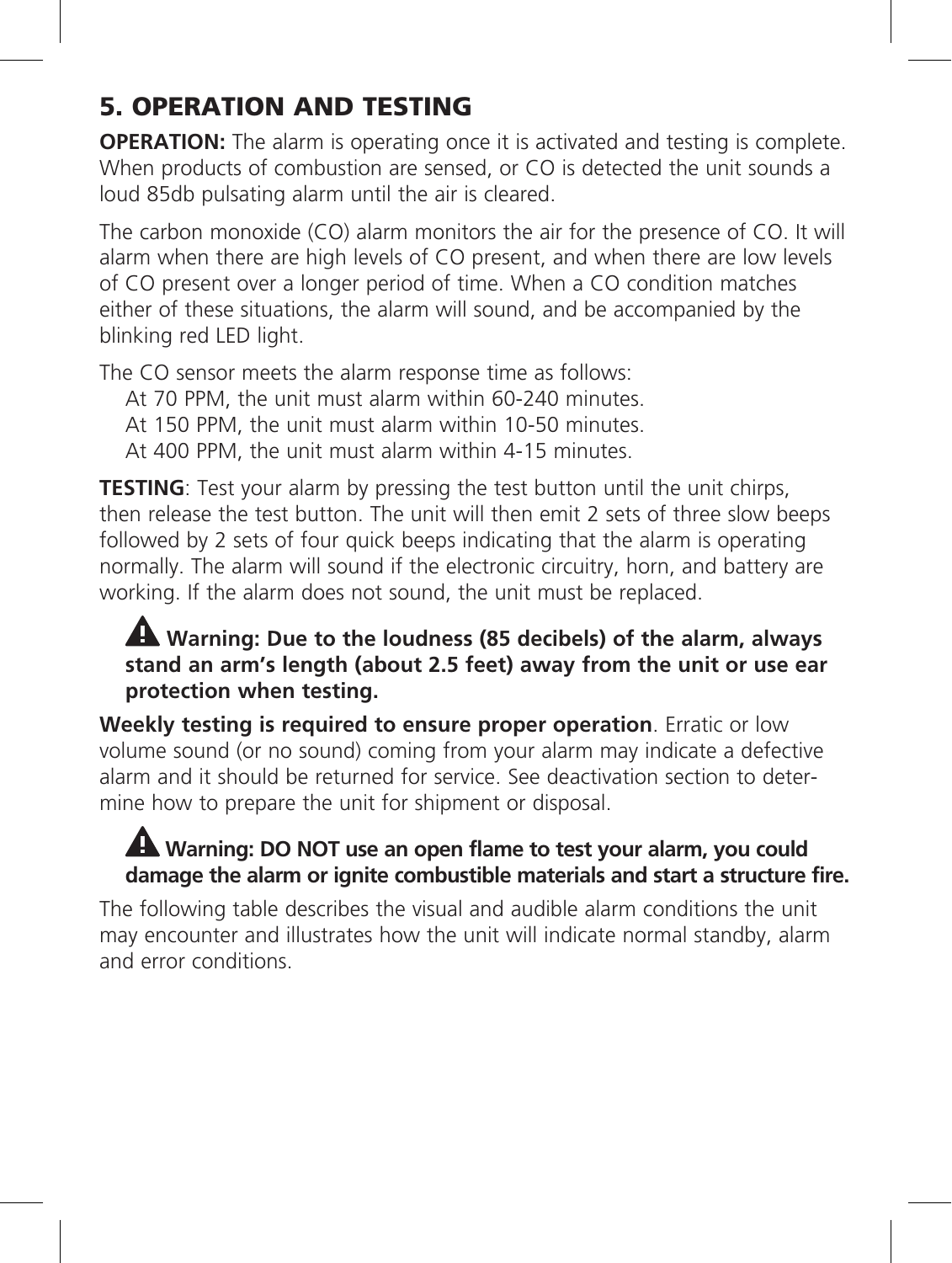# 6. Alarm Visual and Audible Indicators

| Alarm<br>Mode               | <b>Visual</b><br><b>Indications</b>                                | Audible<br><b>Indications</b> |
|-----------------------------|--------------------------------------------------------------------|-------------------------------|
| Smoke or Fire detected      | 3 blinks synchronized with audible alarm   3 long beeps, repeating |                               |
| Carbon Monoxide<br>detected | 4 blinks syncronized with audible alarm                            | 4 quick beeps, repeating      |

| Operational                     | Visual                                           | Audible                               | Note:                                                                                                                                                  |
|---------------------------------|--------------------------------------------------|---------------------------------------|--------------------------------------------------------------------------------------------------------------------------------------------------------|
| <b>Mode</b>                     | <b>Indications</b>                               | <b>Indications</b>                    |                                                                                                                                                        |
| Normal<br>Operation             | Blink once every 60<br>seconds                   | None                                  | LED will flash every 60 seconds for<br>10 minutes following power on or<br>reset. After initial 10 minutes.<br>LED will flash once every<br>10 minutes |
| Test/Hush                       | Blink with each alarm                            | Two sets of 3 long                    | Test/Hush button press will initiate                                                                                                                   |
| <b>Button Press</b>             | pattern                                          | beeps                                 | test sequence                                                                                                                                          |
| Smoke or CO                     | Blink once every 10                              | None (smoke alarm                     | Alarm hush feature silences smoke                                                                                                                      |
| Alarm Hush                      | seconds                                          | silenced)                             | alarm for approx. 10 minutes.                                                                                                                          |
| Low Battery                     | Blink once every 30<br>seconds                   | Chirp every 30<br>seconds             | Replace alarm                                                                                                                                          |
| <b>Fault Mode</b>               | Fault code (2-12<br>flashes every 30<br>seconds) | Chirp every 30<br>seconds             | Replace alarm                                                                                                                                          |
| <b>End of Unit</b>              | 2 blinks every 30                                | 2 chirps every 30                     | Remove alarm, disable, replace                                                                                                                         |
| Life*                           | seconds                                          | seconds                               |                                                                                                                                                        |
| <b>End of Unit Life</b><br>Hush | None                                             | None (End of Life<br>chirps silenced) |                                                                                                                                                        |

*\* End of life hush feature. Silences end of life indication 3 days at a time for a maximim of 30 days.*

> **If you require further information please contact Product Support at 1-800-880-6788 or write us at: Kidde, 1016 Corporate Park Drive, Mebane, NC 27302. Our internet address is www.kidde.com.**

# 7. NUISANCE ALARMS

This Smoke alarm is designed to minimize nuisance alarms. Cigarette smoke will not normally cause the unit to alarm, unless the smoke is blown directly into the alarm. Combustion particles from cooking may set off the alarm if it is located too close to a cooking appliance. Large quantities of combustible particles are generated from spills or when broiling. Using the fan on a range hood which vents to the outside (non-recirculating type) will also help remove these combustible products from the kitchen.

If the alarm does sound the smoke alarm pattern of 3 long beeps, check for fires first. If a fire is discovered, get out and call the fire department. If no fire is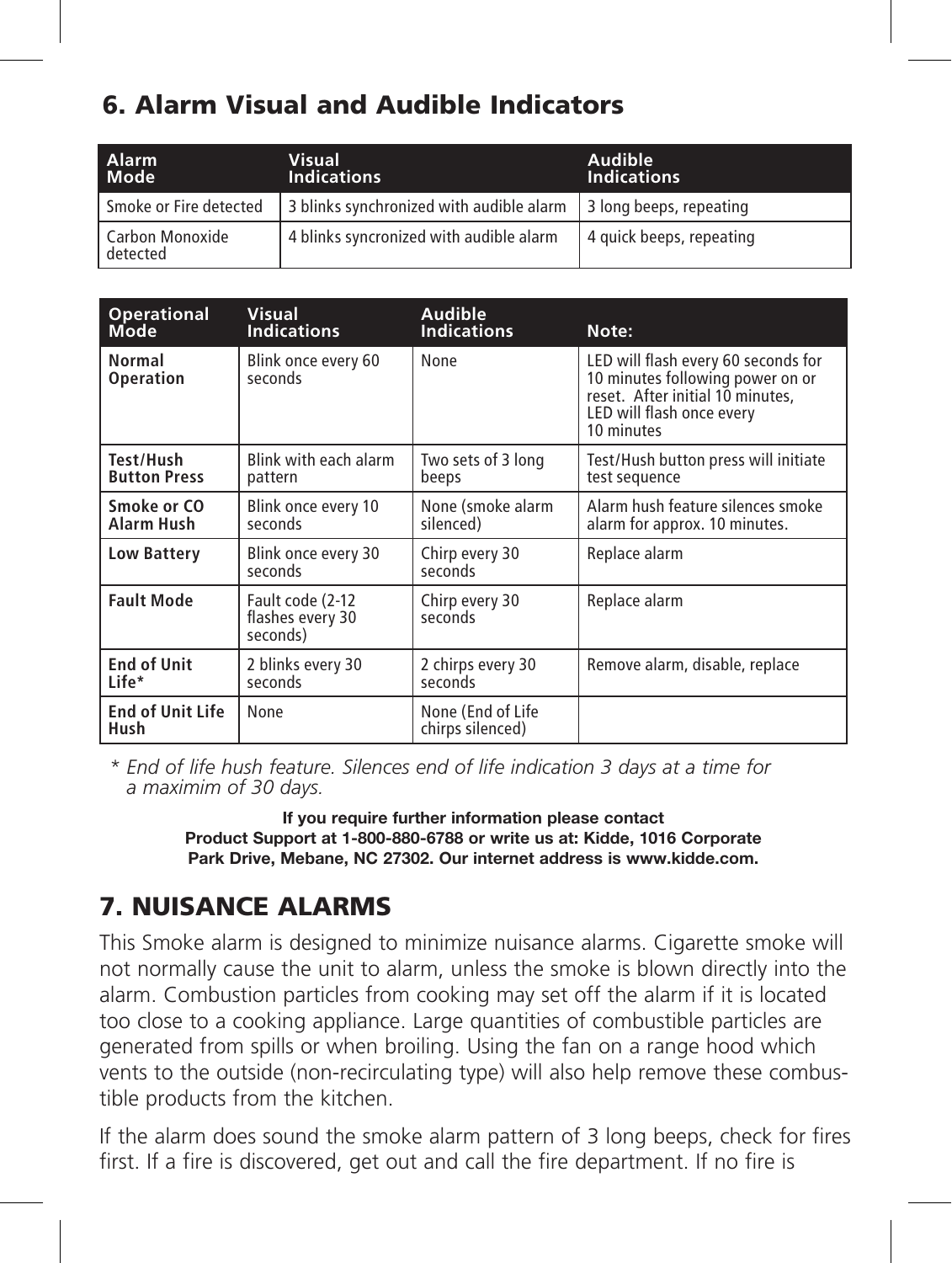present, check to see if one of the reasons listed in "Locations to avoid" may have caused the alarm.

**SMART HUSH™ CONTROL:** The SMART HUSH™ control that is extremely useful in a kitchen area or other area prone to nuisance alarms. The SMART HUSH™ feature has the capability of temporarily desensitizing the alarm circuit for approximately 10 minutes.

This feature is to be used only when a known alarm condition, such as smoke from cooking, activates the alarm. The smoke alarm is desensitized by pushing the Test/Hush button on the smoke alarm cover. If the smoke is not too dense, the alarm will silence immediately and the red LED blinks every 10 seconds. This indicates that the alarm is in a temporarily desensitized condition.

The smoke alarm will automatically reset after approximately 10 minutes and sound the alarm if particles of combustion are still present.

The SMART HUSH™ feature can be used repeatedly until the air has been cleared of the condition causing the alarm. Pushing the Test/Hush button on the alarm will end the temporarily desensitized period.

If the smoke is not too dense, after ten minutes the alarm will return to normal operation.

**NOTE: Dense smoke will override the SMART HUSHTM feature and sound a continuous alarm.** 

**CAUTION: Before using the alarm SMART HUSHTM feature, identify the source of the smoke and be certain safe conditions exist.**

## 8. BATTERY

#### **BATTERY ACTIVATION AND DEACTIVATION**

NOTE: One Lithium-Ion battery, permanently sealed inside the alarm, powers this unit; no battery installation or replacement is necessary for the life of the alarm.

**IMPORTANT:** Constant exposure to high or low humidity may reduce battery life.

#### **WARNING! DO NOT ATTEMPT TO OPEN THE ALARM FOR ANY REASON!**

Do not try to repair the smoke alarm yourself. No serviceable parts included.

**Low battery:** This alarm is equipped with a low battery monitor circuit which will cause the alarm to produce a single "chirp" approximately every 60 seconds and blink the Red LED every 30 seconds, for a minimum of seven (7) days should the battery become low.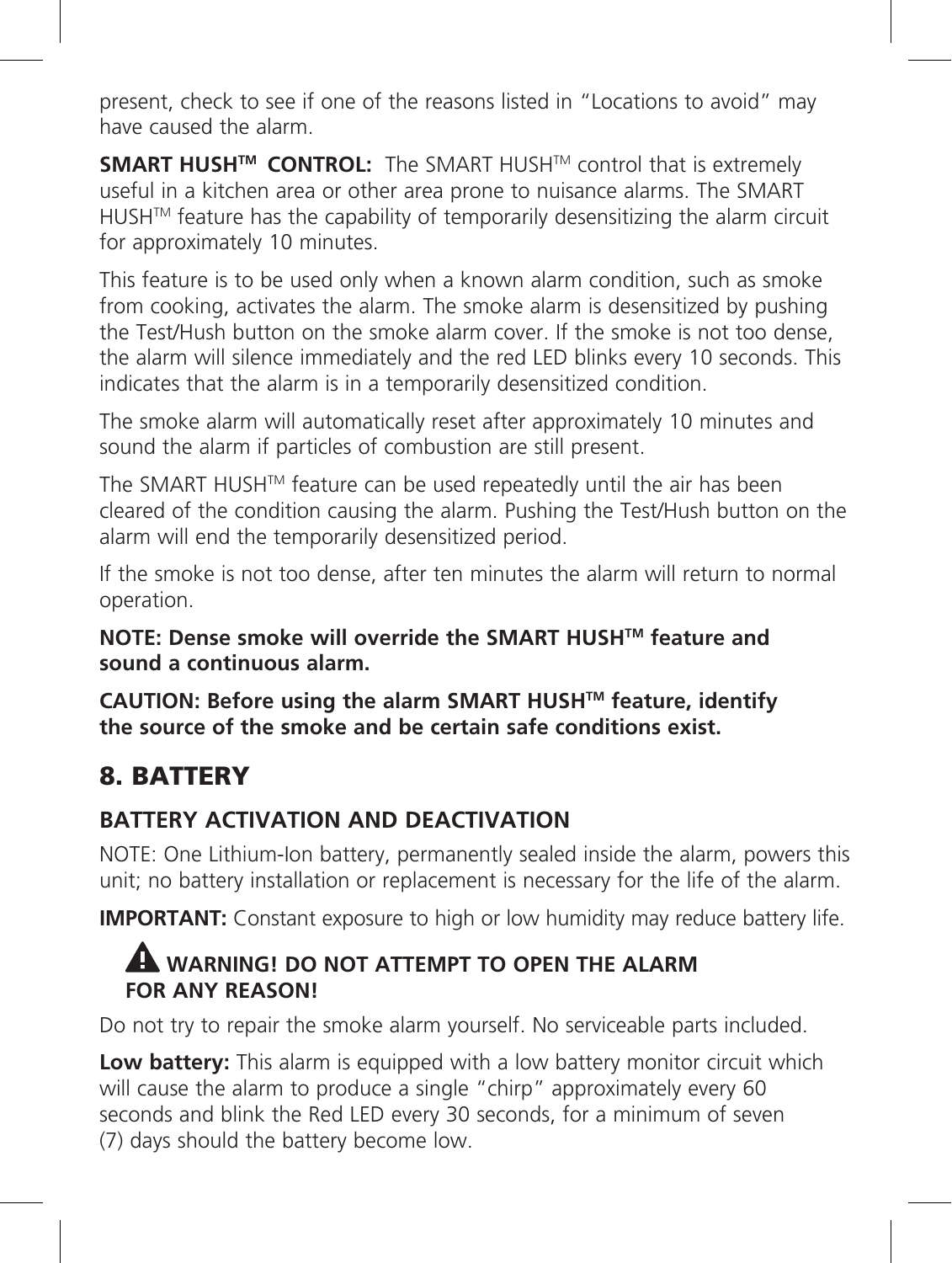*THE UNIT MUST BE DEACTIVATED (see "Deactivation of Alarm" section) and replaced within 7 days of the first occurrence of the "Low Battery Warning" to provide continuous alarm protection.*

# 9. DEACTIVATION OF ALARM

# **WARNING!**

- **Deactivation of the alarm is permanent. Once the alarm has been deactivated, it cannot be reactivated!**
- **Once deactivated, the alarm will NO LONGER DETECT SMOKE.**
- **Once the alarm is deactivated the battery will be depleted and the alarm will no longer function.**
- **Once the alarm has been deactivated, it cannot be mounted onto the mounting plate or reactivated.**



### **TO DEACTIVATE THE ALARM:**

Remove the alarm from the mounting plate by rotating it in the direction indicated by the arrows on the cover of the alarm.

On back side of alarm, locate the  $\Rightarrow$ area on product label.



Break through label with a screw driver.

Turn the screw to the "OFF" location. This will deactivate the alarm, stop the low battery "chirp" and render the alarm safe for disposal by draining the battery.

 **WARNING! Failure to turn off alarm as instructed prior to disposal may create potential for lithium battery related fire or hazard.**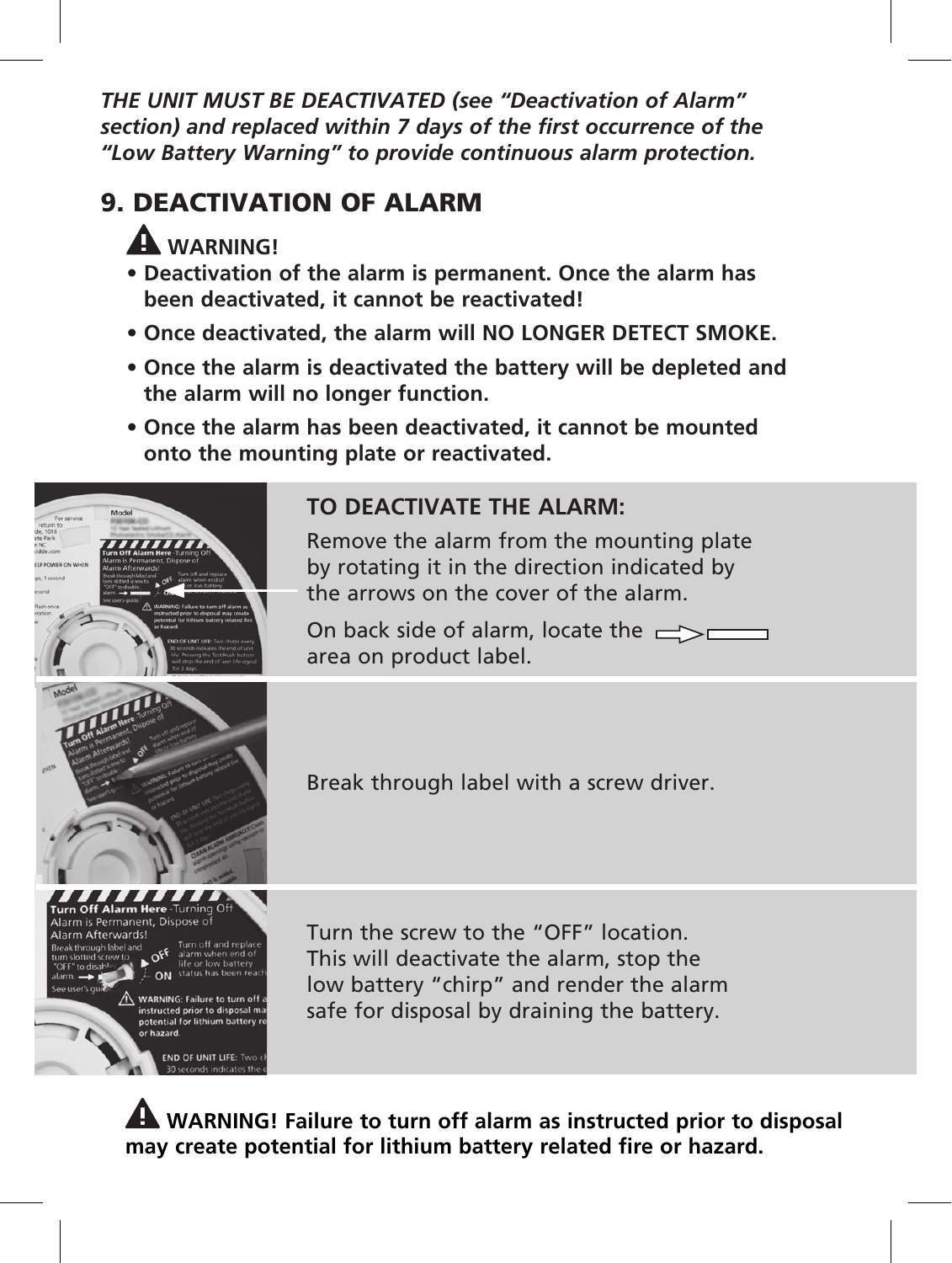# 10. GENERAL CARBON MONOXIDE (CO) INFORMATION

Carbon monoxide (CO) is a colorless, odorless, and tasteless poison gas that can be fatal when inhaled. CO inhibits the blood's capacity to carry oxygen.

### **POSSIBLE SOURCES OF CARBON MONOXIDE**

Inside your home, appliances used for heating and cooking are the most likely sources of CO. Vehicles running in attached garages can also produce dangerous levels of CO.

CO can be produced when burning any fossil fuel: gasoline, propane, natural gas, oil and wood. It can be produced by any fuel-burning appliance that is malfunctioning, improperly installed, or not ventilated correctly, such as:

Possible sources include furnaces, gas ranges/stoves, gas clothes dryers, water heaters, portable fuel burning space heaters, fireplaces, wood-burning stoves and certain swimming pool heaters. Blocked chimneys or flues, back drafting and changes in air pressure, corroded or disconnected vent pipes, or a loose or cracked furnace exchanger can also release CO into your building. Vehicles and other combustion engines running in an attached garage and using a charcoal/ gas grill or hibachi in an enclosed area are all possible sources of CO.

The following conditions can result in transient CO situations:

Excessive spillage or reverse venting of fuel-burning appliances caused by outdoor ambient conditions such as:Wind direction and/or velocity, including high gusts of wind, heavy air in the vent pipes (cold/humid air with extended periods between cycles), negative pressure differential resulting from the use of exhaust fans, simultaneous operation of several fuel-burning appliances competing for limited internal air, vent pipe connections vibrating loose from clothes dryers, furnaces, or water heaters, obstructions in, or unconventional, vent pipe designs which can amplify the above situations, extended operation of unvented fuel-burning devices (range, oven, fireplace, etc.), temperature inversions which can trap exhaust gasses near the ground, car idling in an open or closed attached garage, or near a home.

#### **CO SAFETY TIPS**

Every year, have the heating system, vents, chimney and flue inspected and cleaned by a qualified technician. Always install appliances according to manufacturer's instructions and adhere to local building codes. Most appliances should be installed by professionals and inspected after installation. Regularly examine vents and chimneys for improper connections, visible rust, or stains, and check for cracks in furnace heat exchangers. Verify that the color of flame is blue on pilot lights and burners. A yellow or orange flame is a sign that the fuel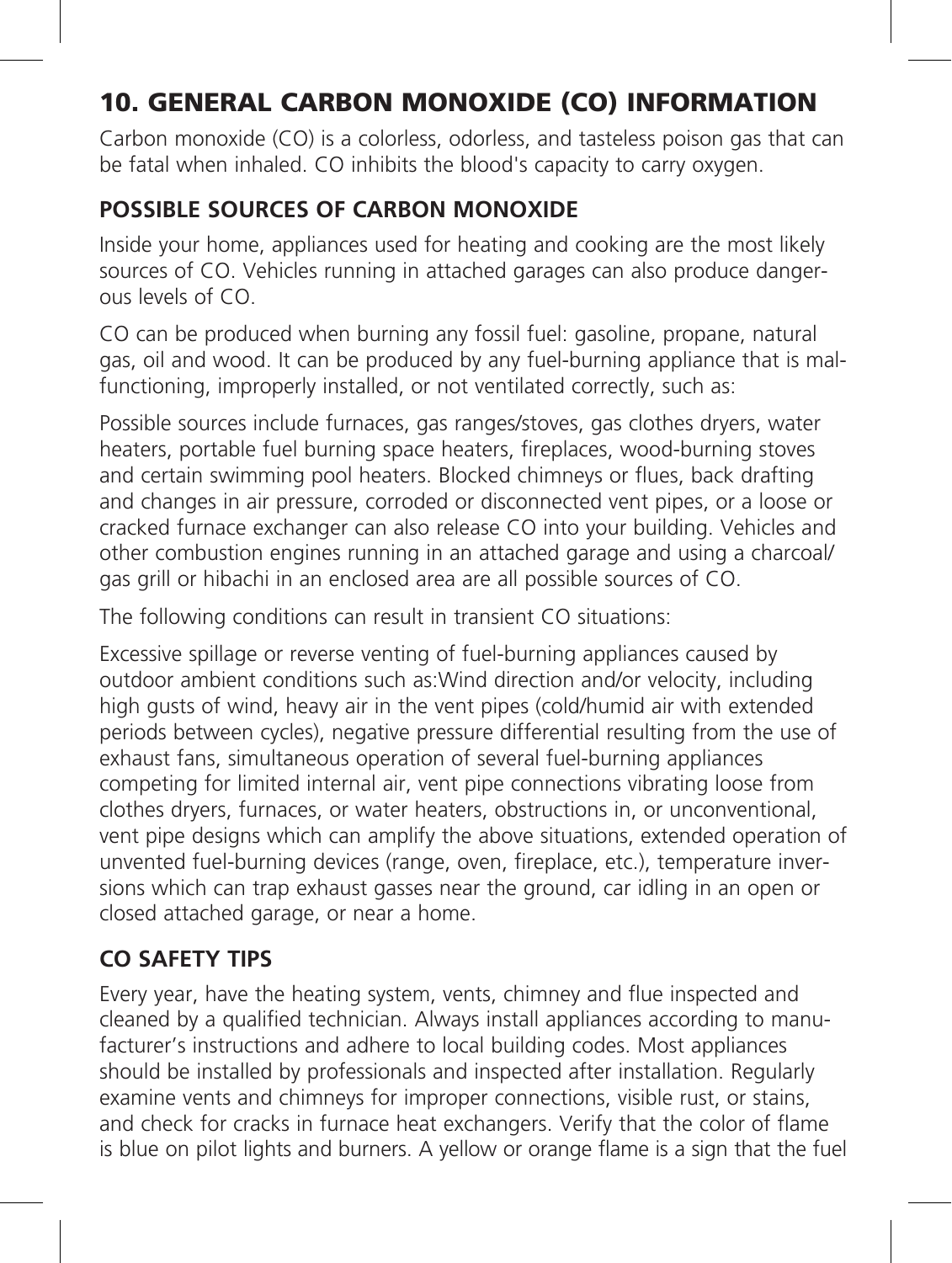is not burning completely and may be releasing CO. Teach all household members what the alarm sounds like and how to respond. Fire Departments, most utility companies and HVAC contractors will perform CO inspections, some may charge for this service. It's advisable to inquire about any applicable fees prior to having the service performed. Kidde will not pay for, or reimburse the owner or user of this product, for any repair or dispatch calls related to the alarm sounding.

## **SYMPTOMS OF CO POISONING**

Initial carbon monoxide poisoning symptoms are similar to the flu with no fever and can include dizziness, severe headaches, nausea, vomiting and disorientation. Everyone is susceptible but experts agree that unborn babies, pregnant women, senior citizens and people with heart or respiratory problems are especially vulnerable. If symptoms of carbon monoxide poisoning are experienced seek medical attention immediately. CO poisoning can be determined by a carboxyhemoglobin test.

The following symptoms are related to CARBON MONOXIDE POISONING and should be discussed with ALL members of the household:

- **1. Mild Exposure:** Slight headache, nausea, vomiting, fatigue (often described as "Flu-like" symptoms).
- **2. Medium Exposure:** Severe throbbing headache, drowsiness, confusion, fast heart rate.
- **3. Extreme Exposure:** Unconsciousness, convulsions, cardio respiratory failure and death.

The above levels of exposure relate to healthy adults. Levels differ for those at high risk. Exposure to high levels of carbon monoxide can be fatal or cause permanent damage and disabilities. Many cases of reported carbon monoxide poisoning indicate that while victims are aware they are not feeling well, they become so disoriented they are unable to save themselves by either exiting the building, or calling for assistance. Also, young children and household pets may be the first effected. Familiarization with the effects of each level is important.

# 11. CLEANING YOUR ALARM

### **YOUR ALARM SHOULD BE CLEANED AT LEAST ONCE A YEAR**

You can clean the interior of your alarm (sensing chamber) by using compressed air or a vacuum cleaner hose and blowing or vacuuming through the openings around the perimeter of the alarm. The outside of the alarm can be wiped with a damp cloth. Use only water to dampen the cloth, use of detergents or cleaners could damage the alarm.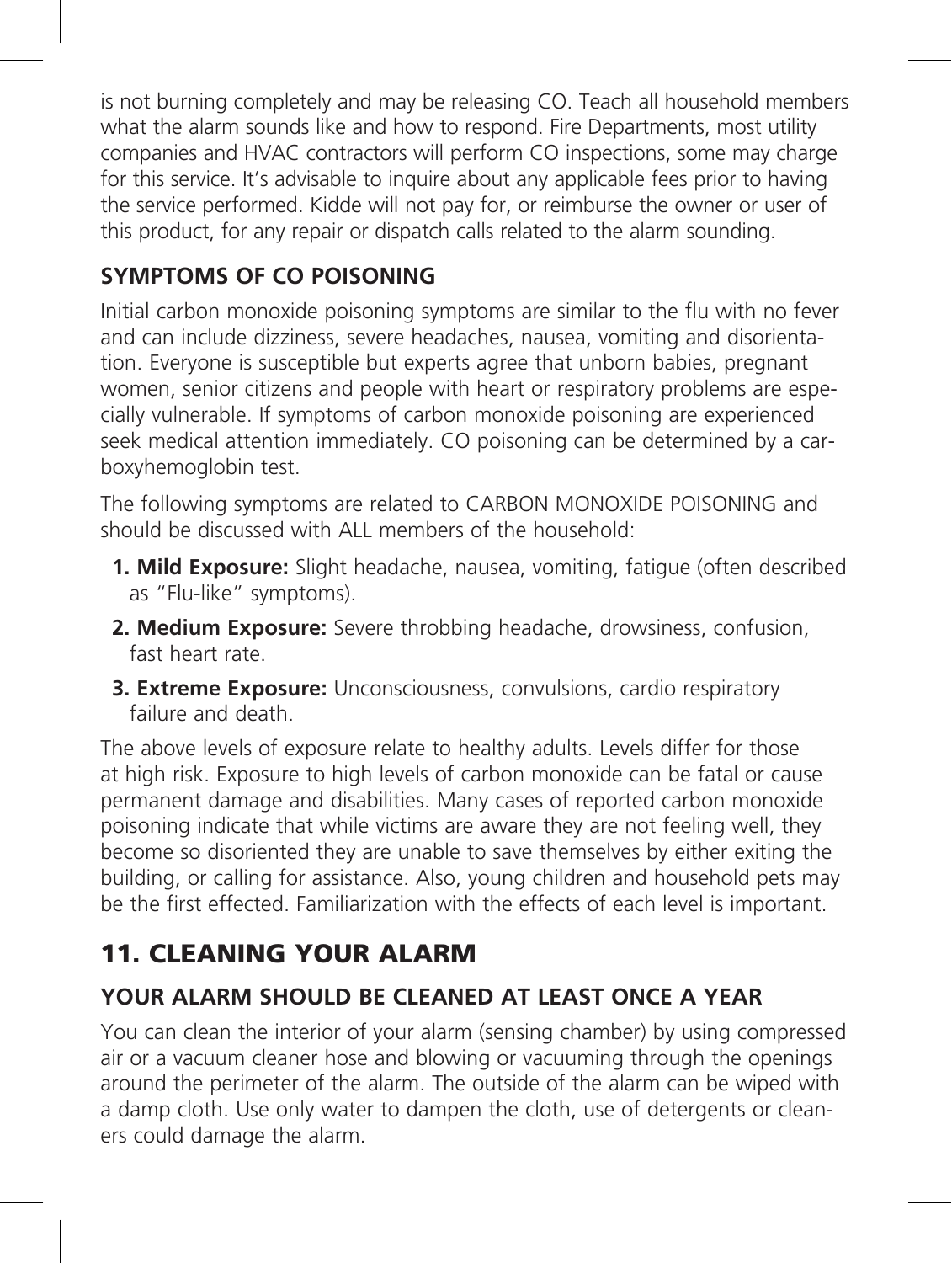After cleaning, test your alarm by using the test button. If cleaning does not restore the alarm to normal operation, the alarm should be replaced.

- Never use detergent or other solvents to clean the unit.
- Avoid spraying air freshener, hair spray, or other aerosols near the alarm.
- Do not paint the unit. Paint will seal the vents and interfere with the sensor's ability to detect smoke and CO.
- Never attempt to disassemble the unit or clean inside. This action will void your warranty.
- The following substances can affect the CO sensor and may cause false readings and damage to the sensor: Methane, propane, isobutane, iso-propanol, ethyl acetate, hydrogen sulfide, sulfide dioxides, alcohol based products, paints, thinner, solvents, adhesives, hair spray, after shave, perfume, and some cleaning agents.
- Move the Smoke/CO Alarm and place in another location prior to performing any of the following:
- Staining or stripping wood floors or furniture
- Painting
- Wall papering
- Using adhesives

Storing the unit in a plastic bag during any of the above projects will protect the sensors from damage. When household cleaning supplies or similar contaminates are used, the area must be well ventilated.

 **WARNING: Reinstall the Smoke/CO Alarm as soon as possible to assure continuous protection.**

# 12. GOOD SAFETY HABITS

### **DEVELOP AND PRACTICE A PLAN OF ESCAPE**

Prepare and practice a home escape plan twice a year, including drills at night. Know two ways out of every room (door & window) and identify a meeting place outside the home where everyone will gather once they have exited the residence. When two people have reached the meeting place, one should leave to call 911 while the second person stays to account for additional family members. **Establish a rule that once you're out, you never reenter under any circumstance!**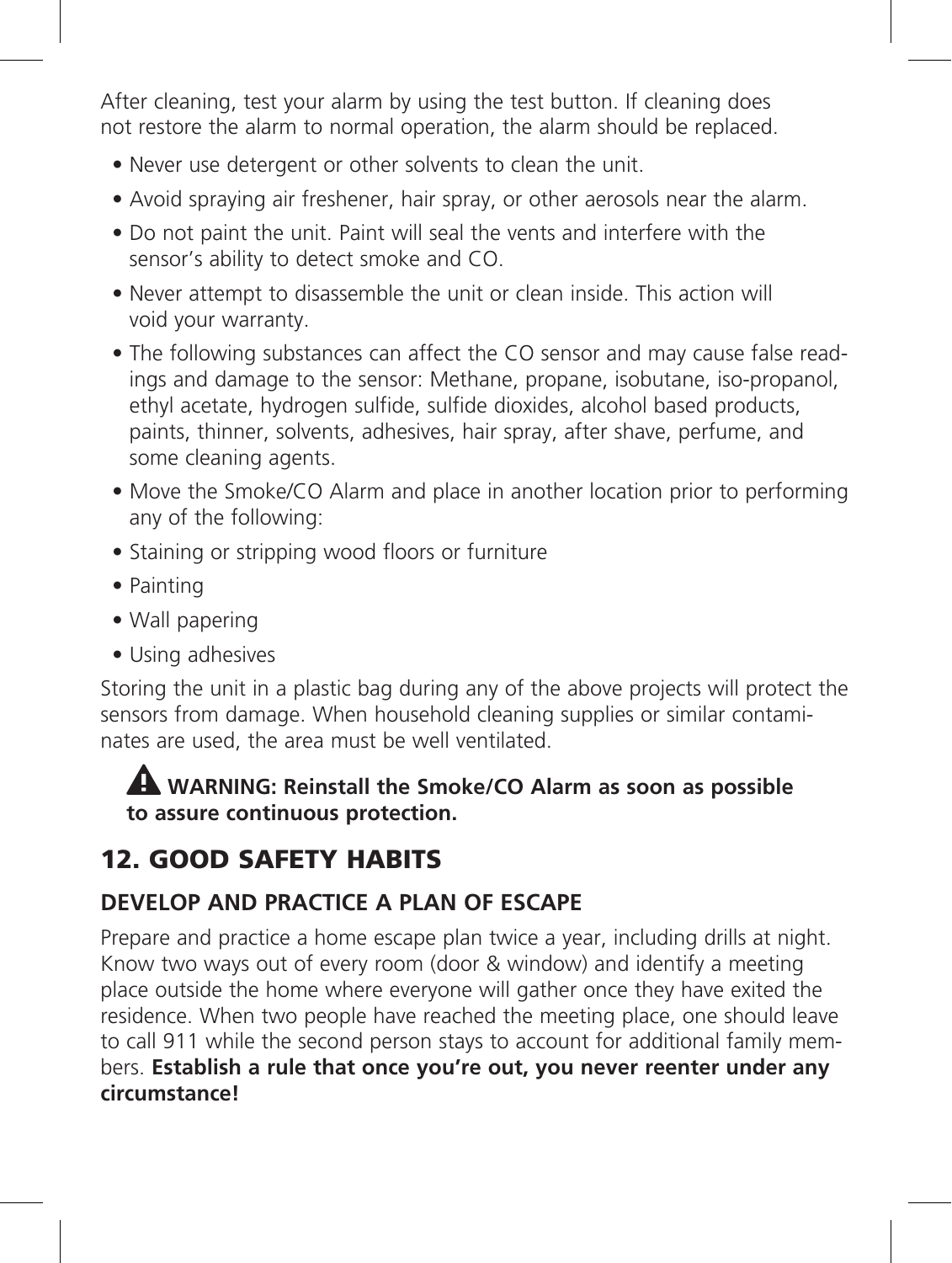- Make a floor plan indicating all doors and windows and at least two (2) escape routes from each room. Second story windows may need a rope or chain ladder.
- Have a family meeting and discuss your escape plan, showing everyone what to do in case of fire and where to meet after they leave the house.
- Ensure that small children hear the alarm and wake when it sounds. They must wake up in order to execute the escape plan. Practice allows all occupants to test your plan before an emergency. You may not be able to reach your children. It is important they know what to do.
- Familiarize everyone with the sound of the smoke/CO alarm and train them to leave your home when they hear it.
- Current studies have shown smoke/CO alarms may not awaken all sleeping individuals, and that it is the responsibility of individuals in the household that are capable of assisting others to provide assistance to those who may not be awakened by the alarm sound, or to those who may be incapable of safely evacuating the area unassisted.
- Install and maintain fire extinguishers on every level of the home and in the kitchen, basement and garage. Know how to use a fire extinguisher prior to an emergency.

#### **FIRE PREVENTION**

Never smoke in bed, or leave cooking food unattended. Teach children never to play with matches or lighters! Train everyone in the home to recognize the alarm pattern and to leave the home using their escape plan when it's heard. Know how to do "Stop, Drop and Roll" if clothes catch on fire, and how to crawl low under smoke. Install and maintain fire extinguishers on every level of the home and in the kitchen, basement and garage.

#### **NFPA (NATIONAL FIRE PREVENTION ASSOCITATION)**

For your information, the National Fire Protection Association's Standard 72, reads as follows:

Smoke Detection. Where required by applicable laws, codes, or standards for the specified occupancy, approved single and multiple-station smoke alarms shall be installed as follows:

(1) In all sleeping rooms. (2) Outside of each separate sleeping area, in immediate vicinity of the sleeping rooms. (3) On each level of the dwelling unit, including basements Exception: In existing one- and two-family dwelling units, approved smoke alarms powered by batteries are permitted.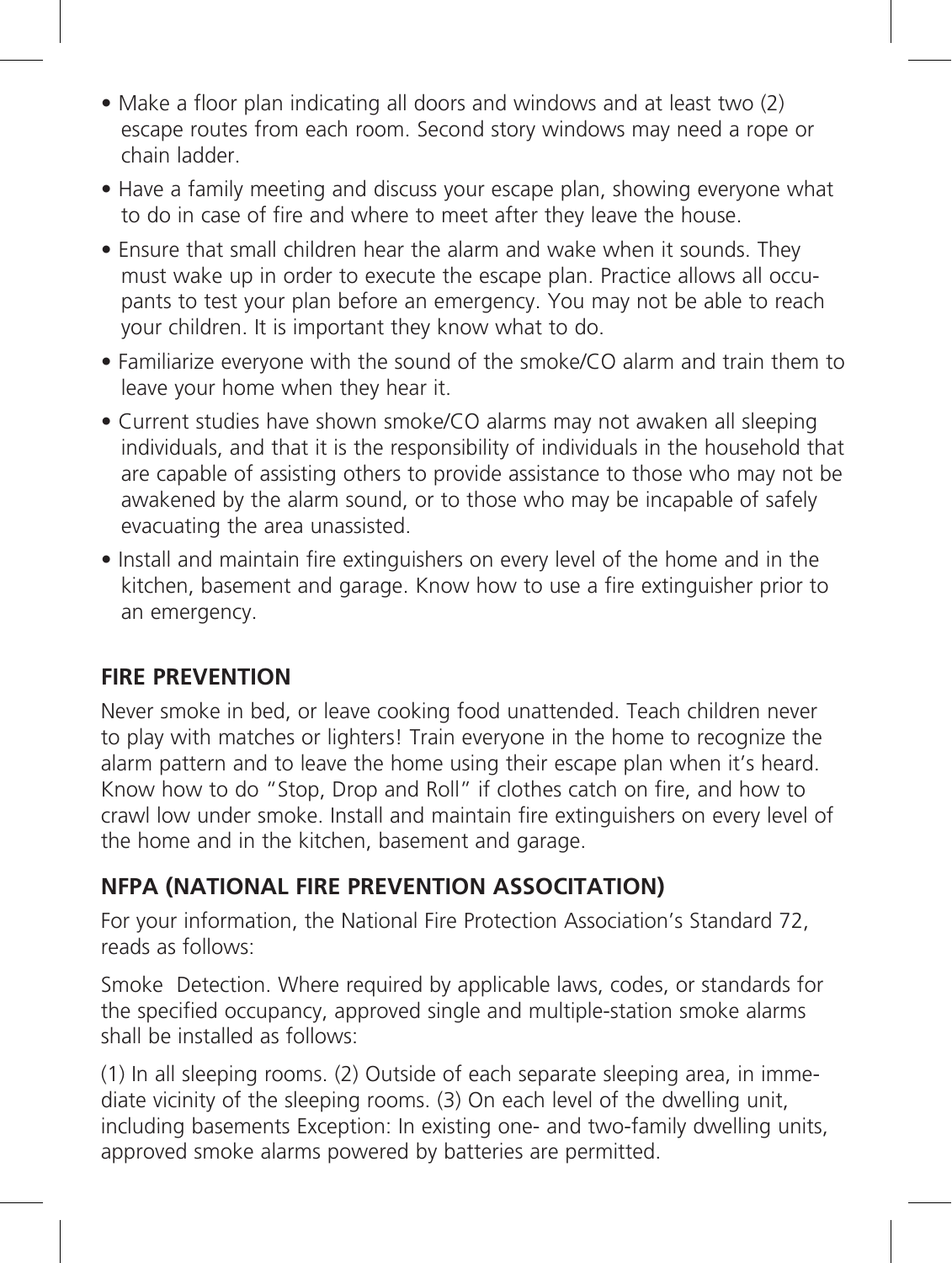#### **SMOKE DETECTION – ARE MORE SMOKE ALARMS DESIRABLE?**

The required number of smoke alarms might not provide reliable early warning protection for those areas separated by a door from the areas protected by the required smoke alarms. For this reason, it is recommended that the householder consider the use of additional smoke alarms for those areas for increased protection. The additional areas include the basement, bedrooms, dining room, furnace room, utility room, and hallways not protected by the required smoke alarms. The installation of smoke alarms in attics (finished or unfinished), garages, or within 6' of a heating or cooking appliance is not normally recommended, as these locations occasionally experience conditions that can result in improper operation.

#### **CALIFORNIA STATE FIRE MARSHALL**

Early warning fire detection is best achieved by the installation of fire detection equipment in all rooms and areas of the household as follows: A smoke alarm installed in each separate sleeping area (in the vicinity, but outside the bedrooms), heat or smoke detectors in the living rooms, dining rooms, bedrooms, kitchens, hallways, attics, furnace rooms, closets, utility and storage rooms, basements and attached garages.

### **FCC**

This device complies with part 15 of the FCC Rules. Operation is subject to the following two conditions: (1) This device may not cause harmful interference, and (2) this device must accept any interference received, including interference that may cause undesired operation.

# 13. SERVICE INFORMATION

During the specified warranty period Kidde will repair or replace, at its discretion any defective Kidde Alarms that are returned in a postage paid package to the following address: Kidde, Attn: Warranty Returns, 1016 Corporate Park Drive, Mebane, NC 27302, USA.

Please include your name, address and phone number along with a brief description of what is wrong with the unit. For further assistance please call our toll free Customer Service at 1-800-880-6788. Damage from neglect, abuse or failure to adhere to any of the enclosed instructions will result in termination of the warranty, and the unit will not be replaced or repaired.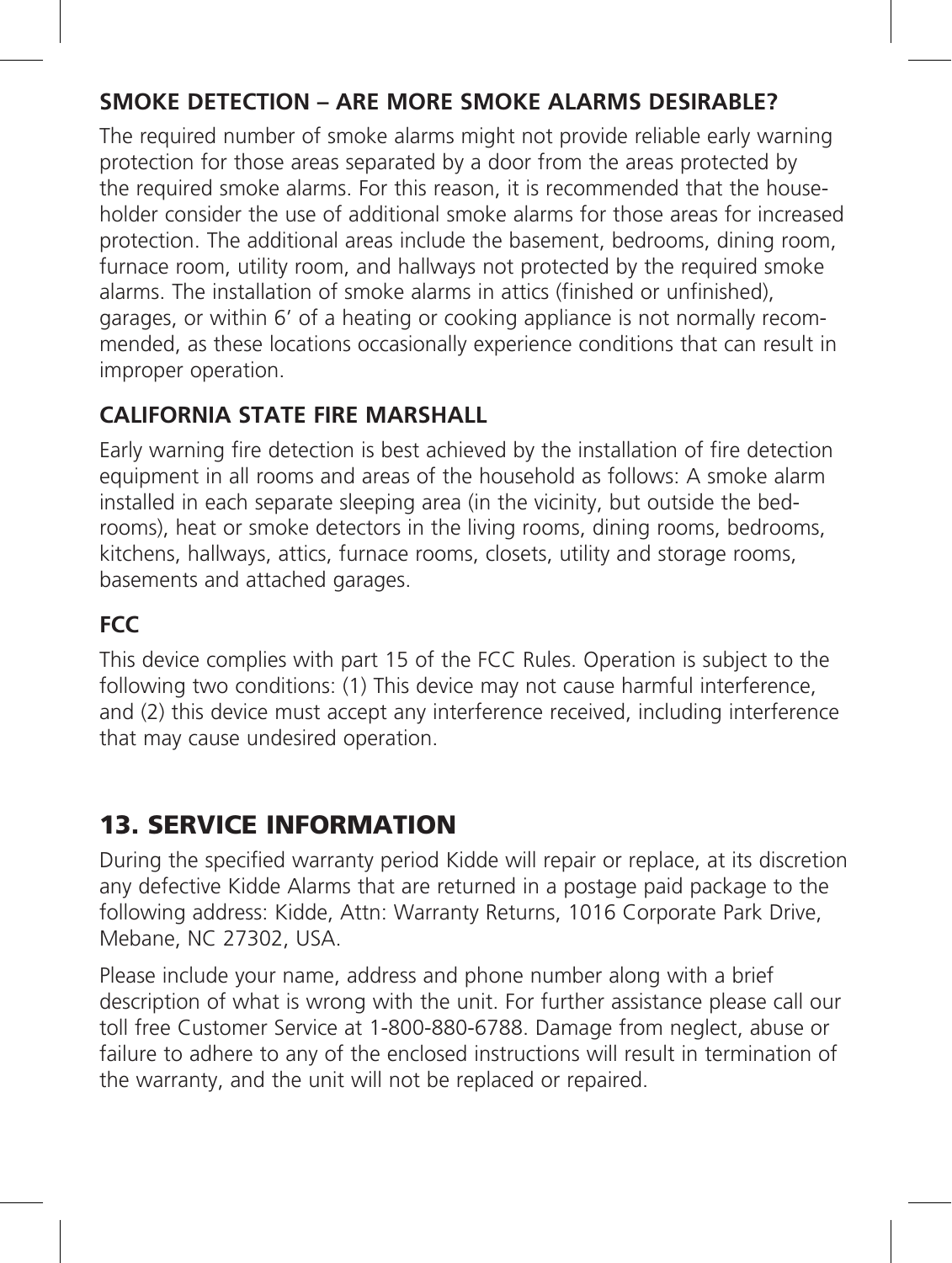This user's guide and the products described herein are copyrighted, with all rights reserved. Under these copyright laws, no part of this user's guide may be copied for use without the written consent of Kidde. If you require further information please contact Customer Service at 1-800-880-6788 or write us at: Kidde, 1016 Corporate Park Drive, Mebane, NC 27302. Our internet address is www.kidde.com.